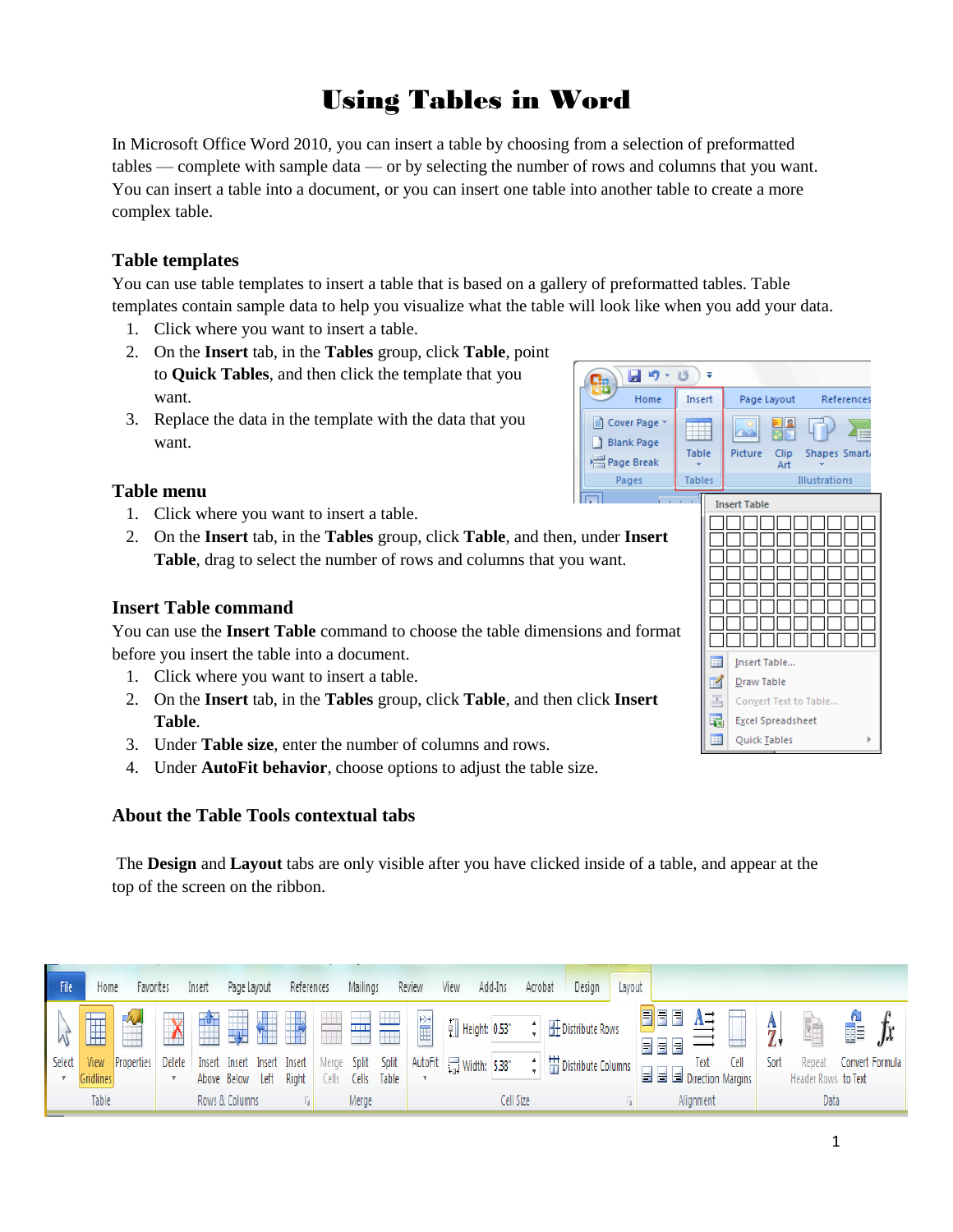#### **Use Table Styles to format an entire table**

After you create a table, you can format the entire table by using Table Styles. By resting your pointer over each of the preformatted table styles, you can preview what the table will look like.

- 1. Click in the table that you want to format.
- 2. Under **Table Tools**, click the **Design** tab.
- 3. In the **Table Styles** group, rest the pointer over each table style until you find a style that you want to use.

Note To see more styles, click the **More** arrow  $\overline{\bullet}$ .

- 4. Click the style to apply it to the table.
- 5. In the **Table Style Options** group, select or clear the check box next to each the table element to apply or remove the selected style.

#### **Change text alignment in a table.**

Every cell in a table behaves like its own page with its own margins and alignment. You can change cell margins and alignment for either the entire table or for selected cells.

By default, the alignment and margins for cells in a table are identical. However, if you select a built-in style, you may affect text alignment.

| 1003<br>٥<br>鱼<br>ЕŦ<br>圖<br>自由                                                        | Layout<br>€<br>$\frac{A}{L}$  | <b>Table Options</b>                                                                                                                    | 2                                                                 |
|----------------------------------------------------------------------------------------|-------------------------------|-----------------------------------------------------------------------------------------------------------------------------------------|-------------------------------------------------------------------|
| ໝ<br>: 围<br>圖<br>Cell<br>$\blacksquare$<br>٠<br>Margins<br>$\overline{1}$<br>Alignment | ali I<br>Sort<br>$f_{\kappa}$ | Default cell margins<br>Ō.<br>÷<br>Left:<br>Top:                                                                                        | $\frac{\star}{\star}$<br>0.08"                                    |
| 僵<br>$\triangleq$<br>$\equiv$<br>橿<br><b>STAR</b><br><b>Sec.</b><br>Alignment          | Cell<br>Margins               | 0"<br>$\div$<br>Bottom:<br>Default cell spacing<br>Allow spacing between cells<br>Options<br>Automatically resize to fit contents<br>OK | $\div$<br>0.08"<br>Right:<br>$\frac{\lambda}{q}$<br>lo"<br>Cancel |

You can change a table's margins (the default cell margins) by selecting the table, clicking the Layout tab, and choosing Cell Margins from the Alignment group.

You can change text alignment for a cell, a group of cells, or the entire table by choosing one of the text alignment buttons in the Alignment group.

#### **Add or remove borders**

You can add or remove borders to format a table the way that you want.

#### **Add table borders**

- 1. Under **Table Tools**, click the **Layout** tab.
- 2. In the **Table** group, click **Select**, and then click **Select Table.**
- 3. Under **Table Tools**, click the **Design** tab.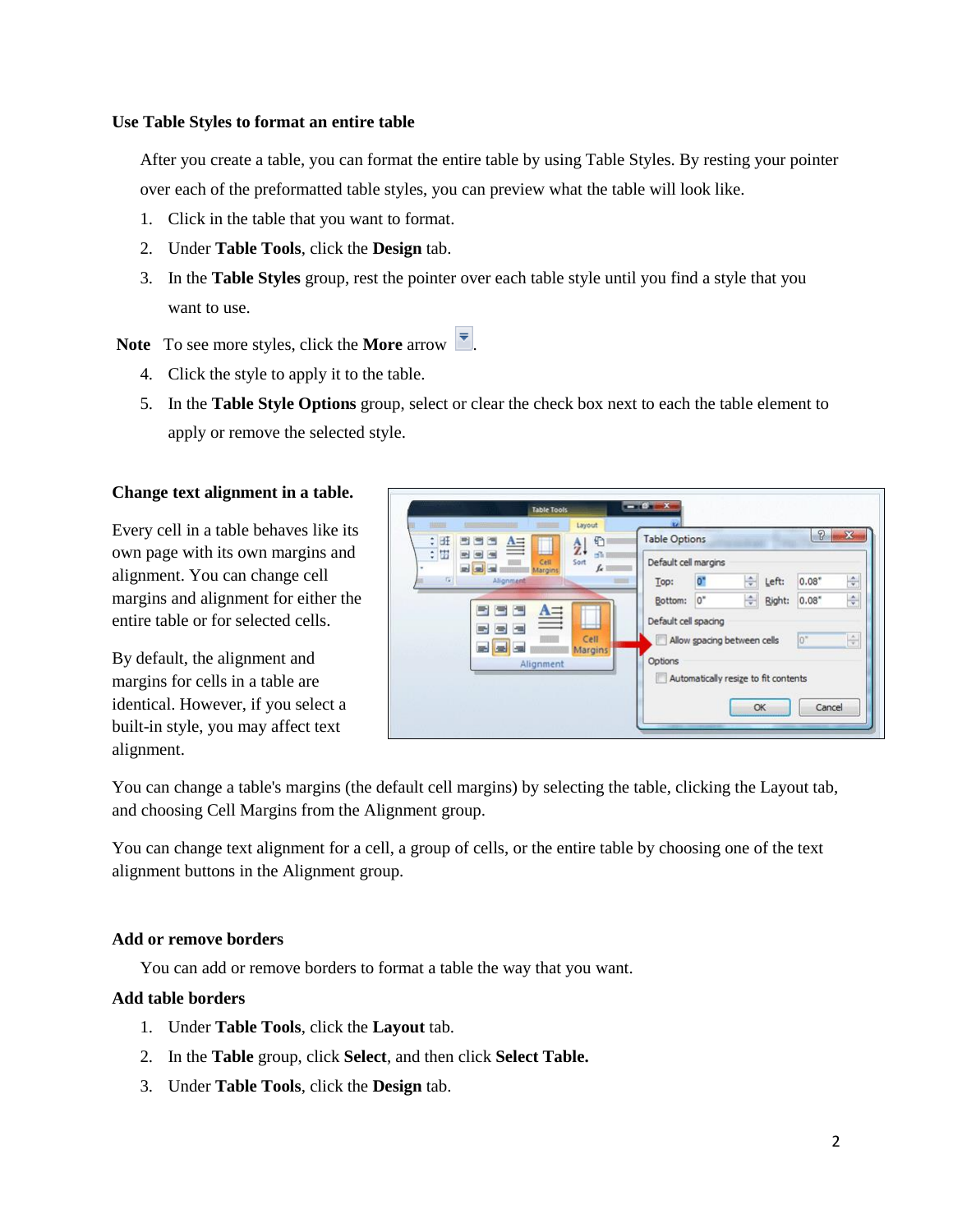- 4. In the **Table Styles** group, click **Borders**, and then do one of the following:
	- Click one of the predefined border sets.
	- Click **Borders and Shading**, click the **Borders** tab, and then choose the options that you want.

### **Add table borders to specified cells only**

- 1. On the **Home** tab, in the **Paragraph** group, click **Show/Hide**.
- 2. Select the cells that you want, including their end-of-cell marks. ∍ ¤
- 3. Under **Table Tools**, click the **Design** tab.
- 4. In the **Table Styles** group, click **Borders**, and then click the border that you want to add.

### **Remove table borders from specified cells only**

- 1. On the **Home** tab, in the **Paragraph** group, click **Show/Hide**.
- 2. Select the cells that you want, including their end-of-cell marks. ⊿¤
- 3. Under **Table Tools**, click the **Design** tab.
- 4. In the **Table Styles** group, click **Borders**, and then click **No Border**.

### **Display or hide gridlines**

Gridlines show the cell boundaries of a table on the screen wherever the table doesn't have borders applied. If you hide the gridlines in a table that has borders, you won't see the change because the gridlines are behind the borders. To view the gridlines, remove the borders.

Unlike borders, gridlines appear only on the screen; they are never printed. If you turn off gridlines, the table is displayed as it will be printed.

Note Gridlines are not visible when you view a document in a Web browser or in Print Preview. Display or hide table gridlines in a document

Under **Table Tools**, on the **Layout** tab, in the **Table** group, click **View Gridlines**.

## **Add a cell, row, or column**

Add a cell

- 1. Click in a cell that is located just to the right of or above where you want to insert a cell.
- 2. Under **Table Tools**, on the **Layout** tab, click the **Rows & Columns** Dialog Box Launcher.
- 3. Click one of the following options:

| <b>Click this</b> | To do this                                                       |
|-------------------|------------------------------------------------------------------|
| Shift cells right | Insert a cell and move all other cells in that row to the right. |

| 春情冒<br>≘  |  |
|-----------|--|
| Paragraph |  |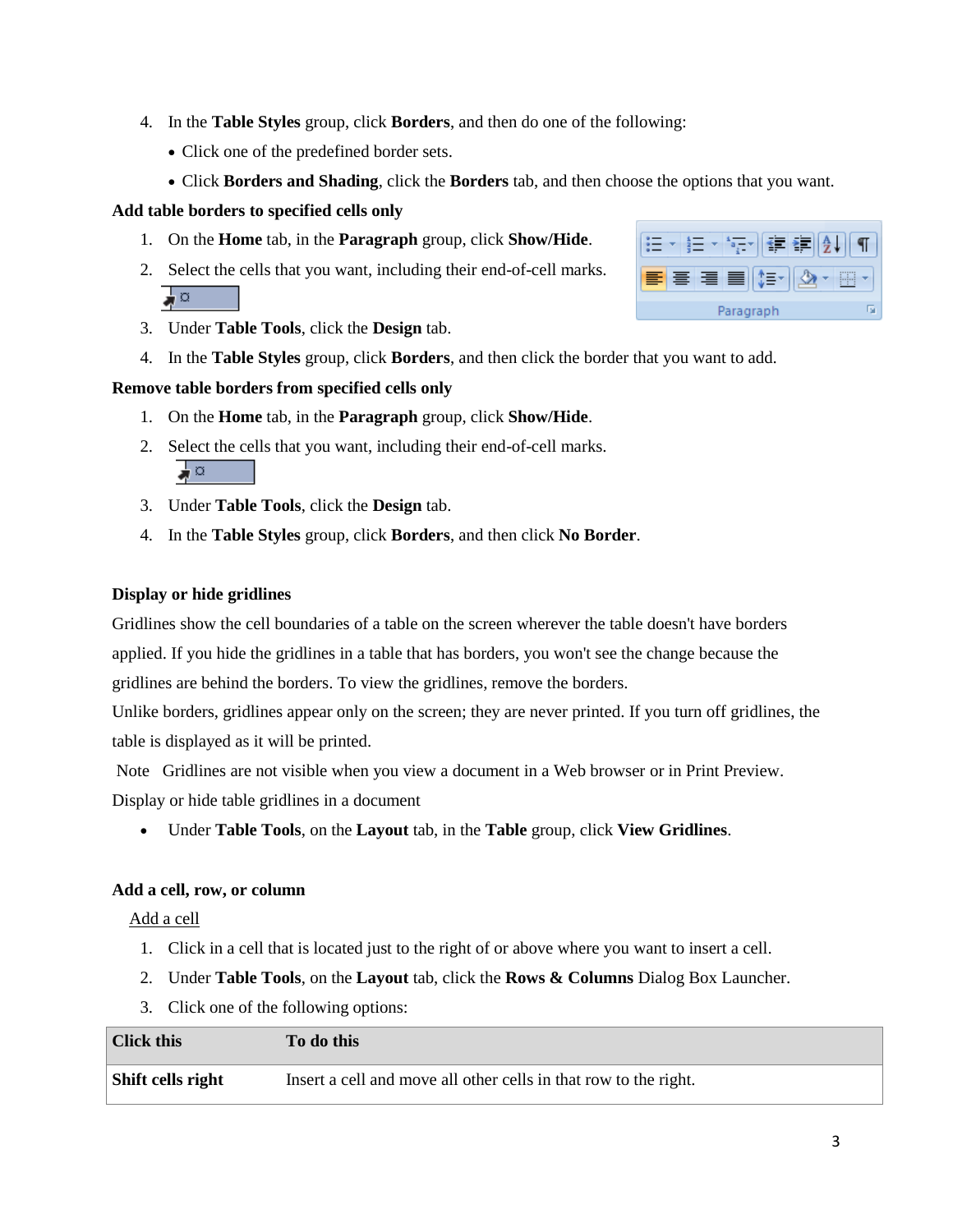|                             | Note: This option may result in a row that has more cells than the other rows.                                                                                             |
|-----------------------------|----------------------------------------------------------------------------------------------------------------------------------------------------------------------------|
| Shift cells down            | Insert a cell and move remaining existing cells in that column down one row each. A<br>new row will be added at the bottom of the table to contain the last existing cell. |
| <b>Insert entire row</b>    | Insert a row just above the cell that you clicked in.                                                                                                                      |
| <b>Insert entire column</b> | Insert a column just to the right of the cell that you clicked in.                                                                                                         |

#### **Add a row**

- 1. Click in a cell that is located just below or above where you want to add a row.
- 2. Under **Table Tools**, click the **Layout** tab.
- 3. Do one of the following:
	- To add a row just above the cell that you clicked in, in the **Rows and Columns** group, click **Insert Above**.
	- To add a row just below the cell that you clicked in, in the **Rows and Columns** group, click **Insert Below**.

### **Add a column**

- 1. Click in a cell that is located just to the right or left of where you want to add a column.
- 2. Under **Table Tools**, click the **Layout** tab.
- 3. Do one of the following:
	- To add a column just to the left of the cell that you clicked in, in the **Rows and Columns** group, click **Insert Left**.
	- To add a column just to the right of the cell that you clicked in, in the **Rows and Columns** group, click **Insert Right**.

| To select | Do this                                             |
|-----------|-----------------------------------------------------|
| A cell    | Click the left edge of the cell. $\frac{1}{2}$      |
| A row     | ø<br>ø<br>Click to the left of the row.             |
| A column  | o<br>Click the column's top gridline or top border. |
|           |                                                     |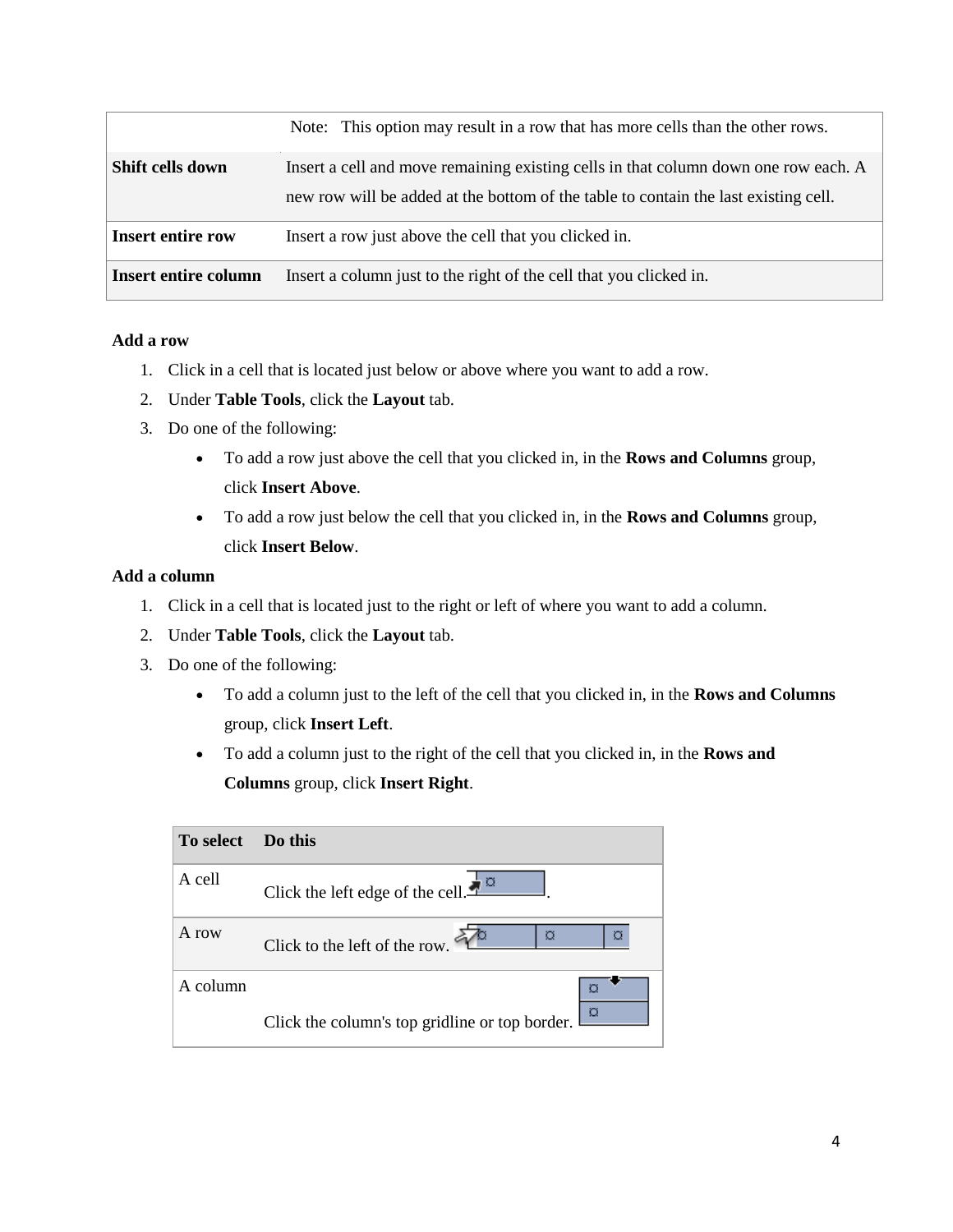#### **Delete a cell, row, or column**

- 1. Do one of the following:
- 2. Under **Table Tools**, click the **Layout** tab.
- 3. In the **Rows & Columns** group, click **Delete**, and then click **Delete Cells**, **Delete Rows**, or **Delete Columns**, as appropriate.

### **Merge or split cells**

#### **Merge cells**

You can combine two or more cells in the same row or column into a single cell. For example, you can merge several cells horizontally to create a table heading that spans several columns.

- 1. Select the cells that you want to merge by clicking the left edge of a cell and then dragging across the other cells that you want.
- 2. Under **Table Tools**, on the **Layout** tab, in the **Merge** group, click **Merge Cells**.

#### **Split cells**

- 1. Click in a cell, or select multiple cells that you want to split.
- 2. Under **Table Tools**, on the **Layout** tab, in the **Merge** group, click **Split Cells**.
- 3. Enter the number of columns or rows that you want to split the selected cells into.